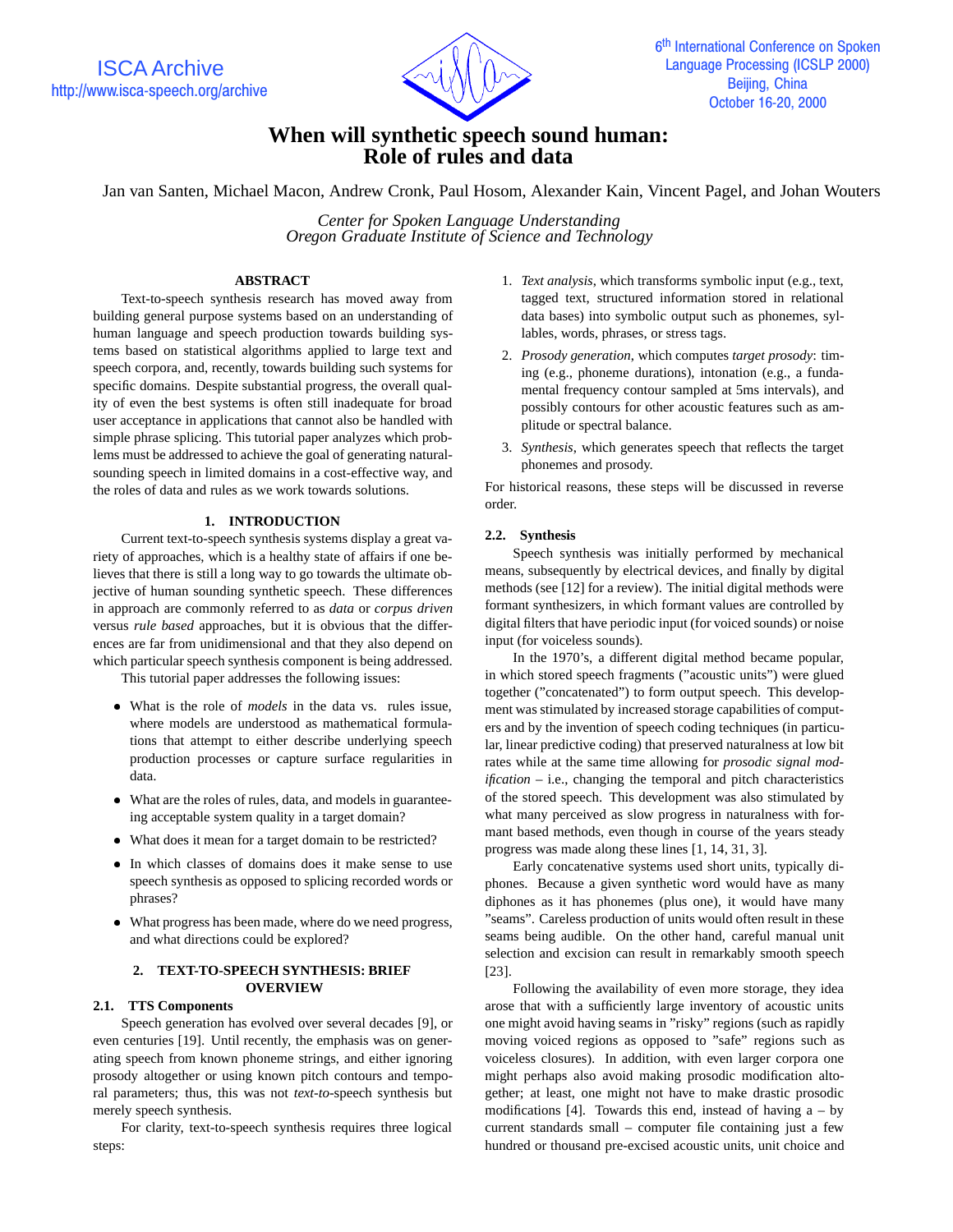excision takes place at run time using algorithms that search for an optimal sequence of speech intervals stored in a large, labeled run time speech corpus. In theory, this has the further advantage that for a given phoneme sequence several tokens may be available, from which the system could choose the one that is prosodically most appropriate and/or provides the most seamless match to neighboring units. Several of these *corpus driven* systems are now available.

# **2.3. Prosody generation**

Both timing and fundamental frequency of natural speech are variable (the same speaker will never say the same utterance in quite the same way), and are the result of many interacting factors. Some of these factors relate directly to the communicative intent (e.g.,  $F_0$  peak height in accented syllables), others probably do not (e.g., the increase in  $F_0$  during the first 50 ms of a vowel following a voiceless sound.) Yet, it seems risky to assume that one can model only those aspects with obvious communicative value, because one might hypothesize that for synthetic speech to sound natural all acoustic features must "come together". For example, it is well-known that formant frequencies and bandwidths, as well as spectral balance, are correlated with fundamental frequency. If one, using signal processing methods, surgically alters stored speech (as in concatenative synthesis; see below) by modifying  $F_0$  while leaving other spectral features unchanged, the resulting speech could not physically have been produced by the speaker, and may hence sound unnatural.

For these reasons, it seems preferable to generate target temporal and fundamental frequency contours that are as similar as possible to those of natural speech.

There is a variety of ways of doing this. First, for timing the following methods have been proposed:

- Rules of the type: *If stressed, multiply duration by 1.3*
- Equations, such as the the additive model, multiplicative model, and the sum-of-products model [38].
- Classification and regression trees [28].

A shortcoming shared by these methods is they focus on overall phoneme duration, whereas it is known that factors such as phrase boundaries have non-uniform effects on the internal temporal structure of phonemes [11].

For intonation, among the standard methods are:

- Generate tonal targets, and perform interpolation between these targets [24, 25].
- Superpositional model, originated by Fujisaki [13] and later modified by Moebius and van Santen [42, 22, 43], in which the  $F_0$  contour is decomposed into underlying phrase and accent curves.
- IPO's linear segment concatenation [33, 34].
- Festival's tilt model [10].
- Do not alter the stored speech, and use its temporal and fundamental frequency contours as is. Of course, this may create problems at seams when the natural  $F_0$  values clash. In this case, one may still generate a target contour, but use this contour to select the right speech intervals from the corpus rather than to impose it on the units.

## **2.4. Text analysis**

Text analysis has to perform several subtasks, ranging from relatively easy tasks (e.g., dictionary lookup) to hard tasks (e.g., determining which words are "important"; expansion of email addresses). For a more complete list:

- *Grapheme to phoneme conversion.* Among the factors making this task hard are:
	- **–** Homographs, which may require clever algorithms that make use of contextual information (e.g., fishrelated vs. music-related context in the case of *bass*).
	- **–** Personal and geographic names, in particular in American English which has a surname type count of 1.5 million.
	- **–** Non-words such as '%', abbreviations, acronyms, and internet addresses. As pointed out by Sproat [30], the customary approach of a non-linguistic, lookup-table or simple rewrite rule based text normalization pre-processor has become untenable. For example, the word used to pronounce the 'depends on complex contextual factors that require deeper processing than can be performed in a simple pre-processor.
- *Stress assignment.* Determining which syllable in a word may receive stress is reasonably easy in many languages.
- *Pitch accent or emphasis level/type assignment.* Pitch accents and emphasis often reflect complex semantic relations that are generally beyond the reach of current systems.
- *Phrasing.* Phrasing is another hard problem, partly due to semantic information needing to be taken into account.

In general, the difficulty of the various subtasks vary with the nature of the input materials and the language. For example, children's books can be expected to be simple in terms of grapheme to phoneme conversion and phrasing. However, accent assignment must reflect a solid understanding of the semantics by the system. On the other hand, reverse directory assistance poses mostly problems in terms of the name pronunciation subtask.

Given the variety of the challenges posed by these subtasks, it is unlikely that a single methodology can be developed that works optimally in each case. It is also unlikely that even for a given subtask, the same approach is optimal independently of the target domain.

# **3. SYNTHESIS QUALITY**

The second key issue mentioned in the Introduction section – the roles of rules, data, and models in guaranteeing acceptable system quality in a target domain – assumes that there are agreed upon ways for measuring synthesis quality. It should be obvious that TTS performance  $-$  regardless of how it is measured  $-$  is highly sensitive to the characteristics of the input text, the application in which the system is embedded, the hardware platform, the acoustics of the listening context, and the users of the system [35, 26, 27].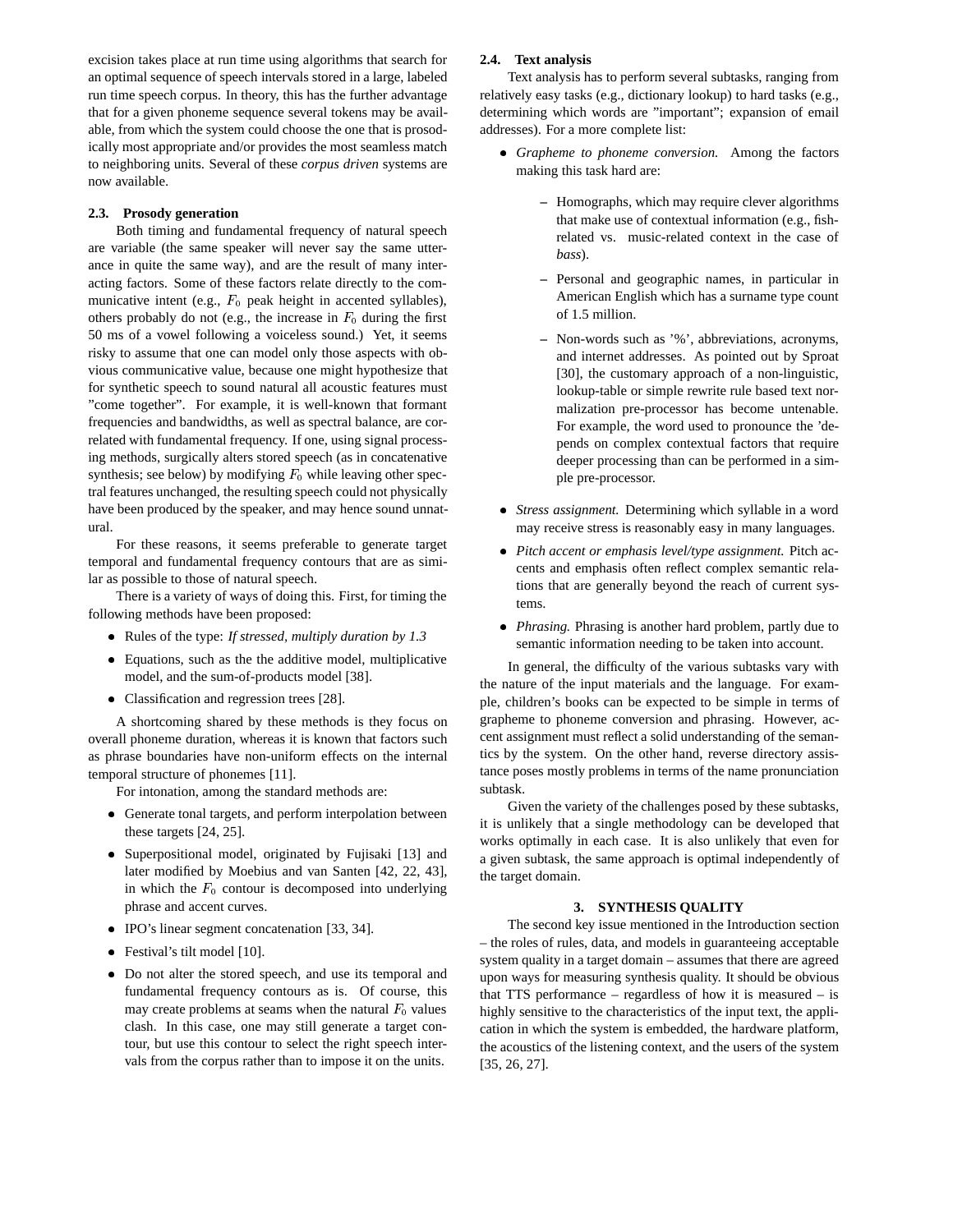At trade shows, often the vendor determines the text, which makes it unlikely that the text was selected to highlight serious deficiencies in the system. If a customer can type in the text, this also constitutes a seriously flawed evaluation because the customer knows the text, and thus cannot assess the system's intelligibility.

Although trade shows are obviously focused on convincing the customer to buy products and are therefore fundamentally biased (but surprisingly effective), performing a useful evaluation is harder than one thinks. The key for a good evaluation is that one thoroughly understands the characteristics of the situation in which the system is intended to be used (the target situation), and that one gathers sufficient information about the TTS system to predict the system's performance in the target situation.

Nevertheless, in this paper will assume that the quality differences being discussed are sufficiently salient that most ways of measuring quality would be in agreement.

## **4. DOMAINS**

Until recently, most TTS systems were not focused on any particular domain. At the other extreme, word and phrase splicing systems were entirely focused on one specific application.

It has become clear that much can be gained by imposing domain limitations. But the challenge is that if one defines a domain sufficiently narrowly that it can be covered with a tolerable effort by word and phrase splicing systems, the purpose of using TTS is defeated.

But first, we have to understand better what properties of domains matter, and the role of *coverage*.

System construction involves various uses of text and speech corpora, e.g.:

- A pronunciation dictionary used for training and testing a machine learning algorithm.
- A speech corpus from which labeled acoustic units are excised (standard concatenative synthesis).
- A speech corpus that is segmented and labeled for runtime acoustic unit selection (corpus driven concatenative synthesis).
- A segmented corpus used for estimating parameters of a duration model.
- A segmented corpus used for classification and regression tree training.
- Perceptual and other tests of the system on a corpus of test text items.

Once a system has been constructed and tested, the key questions are:

- What is the target domain?
- What is the relationship between the target domain and the corpora used for system training and testing?
- What is our basis for the assertion that we can *generalize* from system performance on the test corpora to system performance on the target domain?

#### **4.1. Two dimensions of target domain perplexity**

Abstractly, a domain consists of a set of text items. This set is in practical terms infinite in the case of unrestricted domain TTS systems, and is small enough to be recorded verbatim in the case of word and phrase splicing systems. Roughly speaking, domains vary on two dimensions: vocabulary size and the variety of sentence structures. Both dimensions directly affect the *perplexity* of a domain (basically, how many different words might follow a particular word), but we prefer to keep these dimensions separate because they differ in their effects on individual TTS components. For example, the domain of arbitrary digit sequences (including social security numbers, and ZIP codes) has a small vocabulary that can be easily covered by a set acoustic units that are relatively long (e.g., the *th-r-iy-f* unit used in the digit sequence 3-5) and are easy to concatenate (*th* and *f* are good cutpoints). On the other hand, generating good prosody for arbitrary digit sequences is less easy, because one needs to address phrasing (e.g., "10003"  $\rightarrow$  "1,0003" but perhaps "97006:  $\rightarrow$  "97,006") and accenting (it certainly sounds awkward if all digits in a digit sequence have the same type and degree of accentuation). On the other hand, the domain consisting of sentences of the type "You have a call from <sup>&</sup>lt;*first name*> <*last name*>" does not pose great challenges for the phrasing and accenting components; but if, as in the U.S., the first name can be any of thousands and the last name can be any of 1.5 million, then this poses a serious challenge to the text-to-phoneme transcription and the signal processing components.

#### **4.2. Target domain frequency distributions**

The same domain has different sizes depending on which TTS component one is referring to. One way to define these sizes is in terms of the set of feature vectors that a given component has to address. For example, the feature vectors that form the input to a phrasing component may consist of parts of speech tags in window of five words, whereas the feature vectors for a timing component may consist of phoneme identities, stress, emphasis, and position.

What seems to be a general rule with language materials is that the probability of *some* very infrequent vector occurring in a small text sample is very large. In other words, *rare things happen frequently*. Of course, this does not pose a problem if the total number of feature vectors is small enough that we can test the system on all of them. But it does pose a serious problem if the set is large, and we do not have independent reasons for believing that component output quality will generalize well outside of the test set. As we shall see below in Section 5., there are situations where we might have good reasons for confidence in a component's generalization capabilities, and other situations where this confidence is unjustified.

A second notable fact about these feature vectors is that the frequency distributions of these vectors vary considerably between different domains [40]. This means that, again unless one has strong independent reasons for believing in the generalization capabilities of a system beyond the test materials, generalizing from one textual genre to another is particularly hazardous. To give a concrete example: Among the first large text corpora becoming available on-line on a large scale were mostly newspaper corpora. As a result, several TTS systems have been trained and constructed on the basis of text that, while certainly not too restricted, nevertheless may generalize poorly to domains encountered in a variety of niche applications, such as drug names,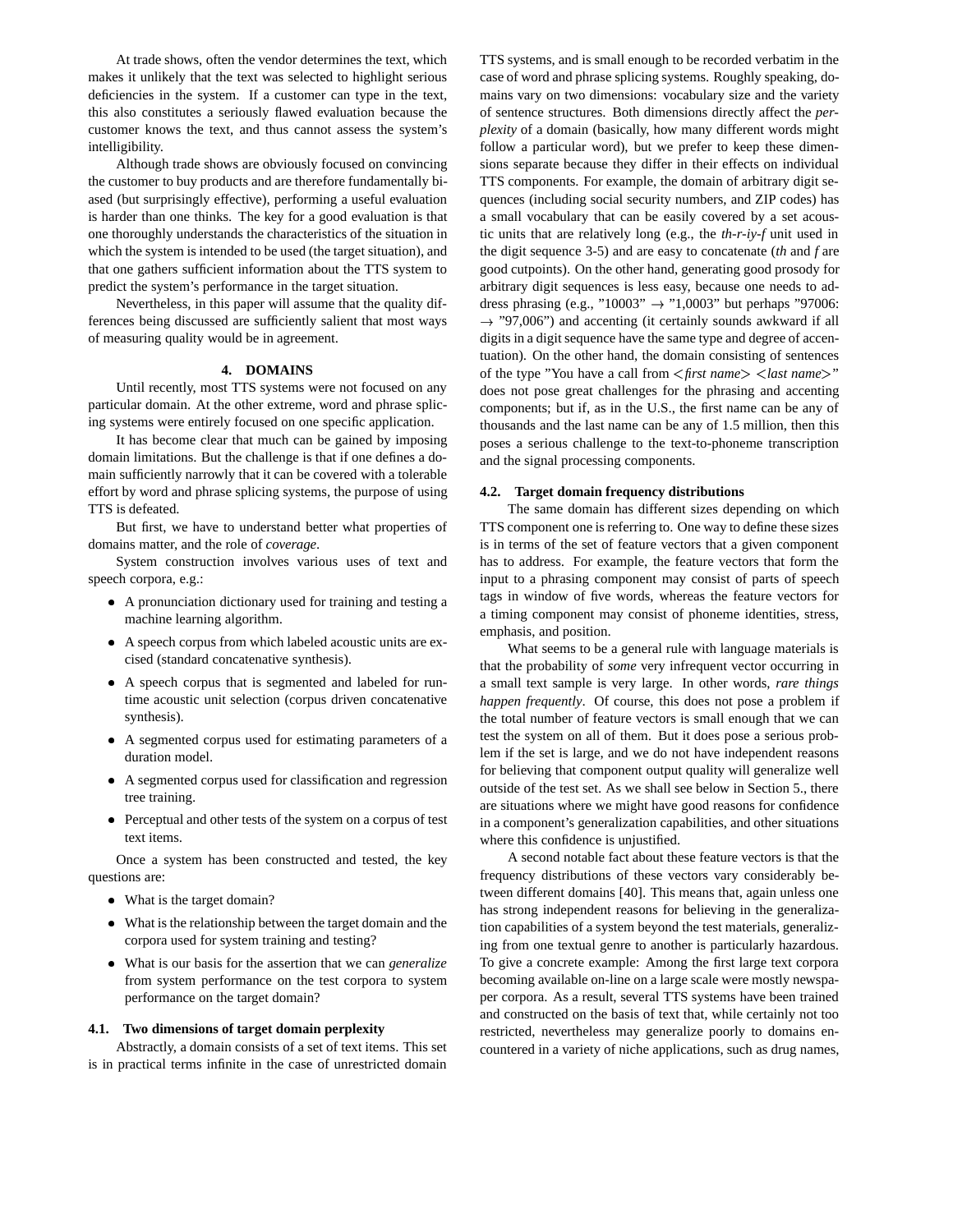airport names, digit sequences, and stock tables. Yet, it is precisely in such niche applications that speech synthesis is increasingly more put to commercial usage.

## **4.3. Generalization and component structure**

Confidence in generalizing from test and training materials to a target domain should depend on what the component learns or represents. For example, consider a system's capability to pronounce names. In the U.S., it us quite difficult to produce high-accuracy rule based systems. Instead, mixtures of dictionaries and rules are used, at times in a framework where first a name is classified in terms of ethnic origin and then subject to origin-specific rules or dictionaries. These dictionaries are rarely exhaustive, for the simple reason that the number of names is quite large. Usually, dictionaries only contain entries for the most frequently occurring items. But that means that, unless the "fall back" rules used for items not in the dictionary are extraordinarily clever, there is no basis to assume that the system as a whole will perform adequately on less frequent names, in particular because the less frequent names are more than likely to involve small ethnic groups whose languages of origin differ strongly from the dominant languages. We use the term "listlike" component for components such as this.

By contrast, formant synthesizers consist of a small set of principled quantitative rules that can be tested fairly exhaustively. We will revisit component structure below in Section 5.

## **4.4. Summary**

In summary, generalizing from adequate system performance on the test domain to adequate system performance in the target domain take several leaps of faith. The coverage of the target domain by the test domain has to be analyzed at several levels in terms of the feature vectors that form the input to the system components. Throughout, one has to be aware of the large differences in feature vector distributions between different domains.

## **5. RULES, DATA, AND MODELS**

To repeat, the key issue in Speech synthesis is how we can confidently generalize from system performance on the test corpora to system performance in the target domain. We will analyze the merits of rule-, model-, and data- based approaches solely on the basis of this criterion. Thus, we shall assume that the system provides adequate quality on the test and training data, and that the only remaining issue is whether we can promise equally adequate performance in the target domain. We add the stipulation that the target domain is non-trivial, by which we mean that it cannot be covered by simple phrase splicing at an equal or lesser cost. As an aside, it should be noted that many speech technology companies are willing to spend surprisingly large resources on making recordings for phrase splicing – as if they are trying to avoid speech synthesis at almost any cost, which poses a challenge to those who maintain that speech synthesis is a "solved problem."

Although we do not intend for this paper to be a philosophical essay, we have to clarify how we will use the terms *rule*, *model*, and *data*. Our usage, of course, may differ from that of others.

We assume that the term *data* does not really have to be

defined. We just point out that during system construction one rarely deals with "raw" data. For example, one typically deals with representations in terms of quantitative measures (cepstral parameter vectors, durations) or linguistic labels. As any philosopher of science would point out, the choice of a measurement or labeling scheme hides countless theoretical assumptions; but we shall not address these here.

#### **5.1. Rules**

For historical reasons, the term "rule" mostly reflects the contributions of the linguistic community to speech synthesis, and is therefore reserved for text analysis and, to some degree, prosody generation. For the purposes of this discussion, we shall assume that rules are generated manually, based on linguistic knowledge. A typical example of a rule is:

## /T/ preceded and followed by stressed vowel  $\rightarrow$  /DX/

Far more intricate rules exist, such as those involving morphological decomposition [30]. Sproat provides examples that are unlikely to be learned from a reasonably sized training corpus by machine learning methods, such as the many pronunciations of the "%" sign in Russian discussed above.

Manual text analysis rule generation has the following potential drawbacks:

- It is labor intensive and requires special expertise
- It may result in rule systems whose overall behavior and coverage is hard to assess.
- *Sequential* rule systems, where decisions in early rules or rule modules cannot be reversed by subsequent rules or modules, are inherently fragile. However, rules represented as (weighted) finite state transducers do not have this irreversibility drawback.

Strong claims have been made about the success of machine learning techniques for building spelling-to-sound components [36]. The overall correct pronunciation rates of 90-95% (per phoneme, on test data) that have been reported, although impressive, are not adequate for high-quality speech synthesis, because these per-phoneme rates translate into per-word rates of less than 80%. High-end commercial TTS systems have much higher rates, perhaps as high as 95%. In practical terms, the question is not how easy it is to attain this performance level, but what resources are required to attain an acceptable accuracy level, e.g. 95%.

It should also be noted that once a system has been built for a particular language or dialect, the text analysis component does not need to be changed substantially if at all when we want to change the voice of the system. The latter involves changes in the speech corpus, and possibly changes in the prosody generation parameters; but rarely changes in the spelling-to-sound component. Perhaps construction of the spelling-to-sound component is least in need of being automated. (Below, however, we shall claim that these techniques may be quite useful for rapid development of spelling-to-sound components for homogeneous subdomains.)

There is a growing consensus that a complete spelling-tosound system is constructed most efficiently by supervised learning algorithms that are initialized with manually generated rules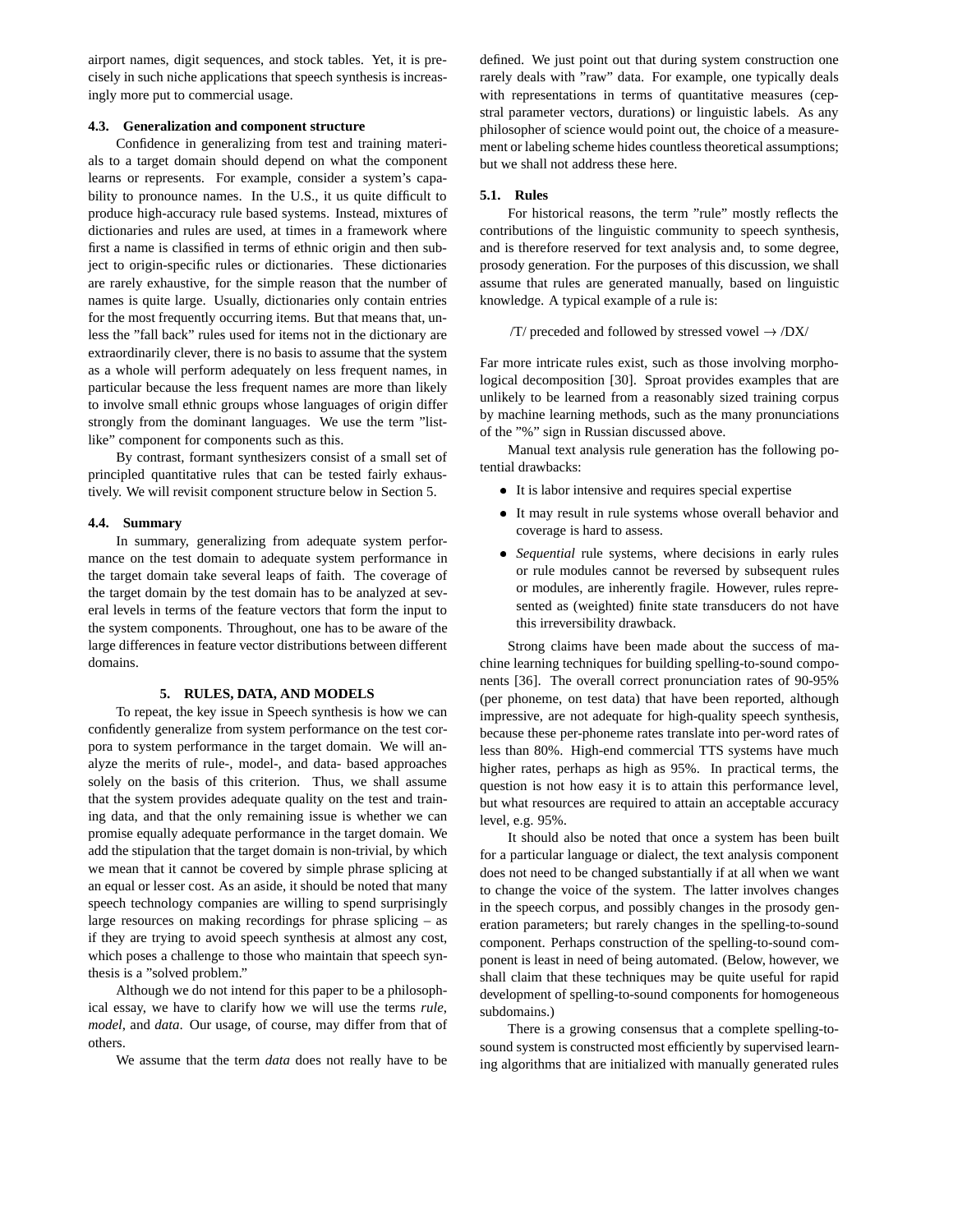that are easy to state and have a high level of validity. Most languages have been subjected to extensive linguistic analyses, resulting in many such rules; it would be silly not to make use of that. The algorithms would generate new rules for manual inspection, find instructive test cases for a proposed rule, and estimate parameters such as the weights in weighted finite state transducer based systems.

#### **5.2. Models**

The term "model" is reserved for quantitative assertions, at the prosody generation and synthesis levels. Also, the term carries the connotation of representing aspects of the structures or processes involved in speech production. For example, the linear predictive coding scheme has an interpretation in terms of a speech production model according to which the vocal chords function like an excitation source operating independently of the vocal tract, and where the vocal tract can be described by a constellation of cross-sectionally round, rigid pipe fragments. Likewise, the Fujisaki intonation model is based on specific assumptions about vocal chords.

The multiplicative model used for segmental duration prediction [37] does not characterize underlying processes of structures as obviously as the LPC and Fujisaki models. However, it rests on broad assumptions about speech production, such as: speakers increase duration for stressed sounds; allophones require specific articulatory patterns that are responsible for one allophone to always have a longer duration than another allophone, holding all else constant.

The defining characteristics of these models and how they are used in TTS can be summarized as follows:

- Their *structure* (i.e., the mathematical formalism without specific parameter values) is based on assumptions about the speech production process. We expect these assumptions to be valid for the target domain, or, in many instances, for human speech in general. For example, we do not expect speakers to shorten stressed vowels in some textual domain.
- Training data are used to estimate parameters. These parameter estimates may or may not be valid for the target domain. For example, if both the word "to" and the digit "two" are transcribed the same (which they shouldn't), then duration predictions for the /U/ will be much too short for the word "two" if they are based on a corpus with a preponderance of instances of "to".

We now consider usage of general purpose prediction engines, such as classification and regression trees (CART) as applied to segmental duration prediction [28]. In a typical application, the training corpus consists of a table with feature vectors and observed durations. The end result of training consists of a tree, where each node is tagged by the name of a factor (e.g., "phrasal location") and a dichotomy of values on these factors (e.g.,  $\{\{\text{final}\}, \{\text{initial}, \text{median}\}\}\$ ). The structure of the tree may vary from one training sample to the next. This structure is not *structural* in the same sense as the Fujisaki model's formalism or the multiplicative model are structural. In other words, CART tree structure is a parameter, be it not a continuous quantitative parameter. There is, in fact, very little that is structural about CART. This is the other side of the major attraction of CART,

which is that it can be used as a general purpose technique in a wide variety of applications.

These assertions are nicely illustrated by Maghbouleh [21] who found that a knowledge based approach [39] generalized much better than CART to test materials drawn from a different corpus than the training materials. In fact, even when CART was given two orders of magnitude more training data than the knowledge based approach, the difference in performance hardly decreased.

In general: The more assumptions that can be made that are valid for the target domain (and preferably for human speech in general), and are built into the model, the more confident we can be that the model's predictions will generalize to the target domain. This is particularly true when the training corpus has poor coverage of the target domain, by being small or being outright different. If, on the other hand, the training corpus covers most feature vector *types* that can occur in the target domain, then the difference in generalization power between general purpose techniques and model based approaches becomes smaller.

#### **5.3. Corpus driven synthesis**

How does corpus driven synthesis fit in this conceptual framework? Are there any rules and models, perhaps implicitly?

To reiterate, a corpus driven synthesis system characterized by the following:

- Three *cost functions*, that, independently of each other, can be *quantitative* (e.g., some distance measure between actual and target  $F_0$ ) or *symbolic* (goodness of the match in terms of a symbolic representation of phonemes and prosodic tags.).
	- **–** *Concatenation cost*, measuring the discrepancy between excised units.
	- **–** *Intrinsic quality cost*, measuring the "goodness" of a phonetic segment when not used as a splice point.
	- **–** *Prosodic cost*, measuring the prosodic appropriateness of a potential unit given the prosodic target
- Concatenation procedure, which *optionally* involves:
	- **–** Spectral smoothing at splice points
	- **–** Prosodic modification to bring the stored speech in line with the target prosody.

The Laureate system [5] is unique among corpus driven systems in that it only uses symbolic costs. Of course, the symbolic representation used is quite rich, and includes characteristics of contextual segments that will considerably reduce the acoustic variability, and thereby any quantitative costs if these were measured. In other systems, such as the CHATR system [4], costs are quantitative.

Corpus based synthesis system performance in target domains rests on two factors:

- The *perceptual validity* of the cost measures.
- The *coverage* of the target domain by the training corpus.

A few remarks about cost measures. Recent studies [17, 45] have shown that cost measures based on distance measures do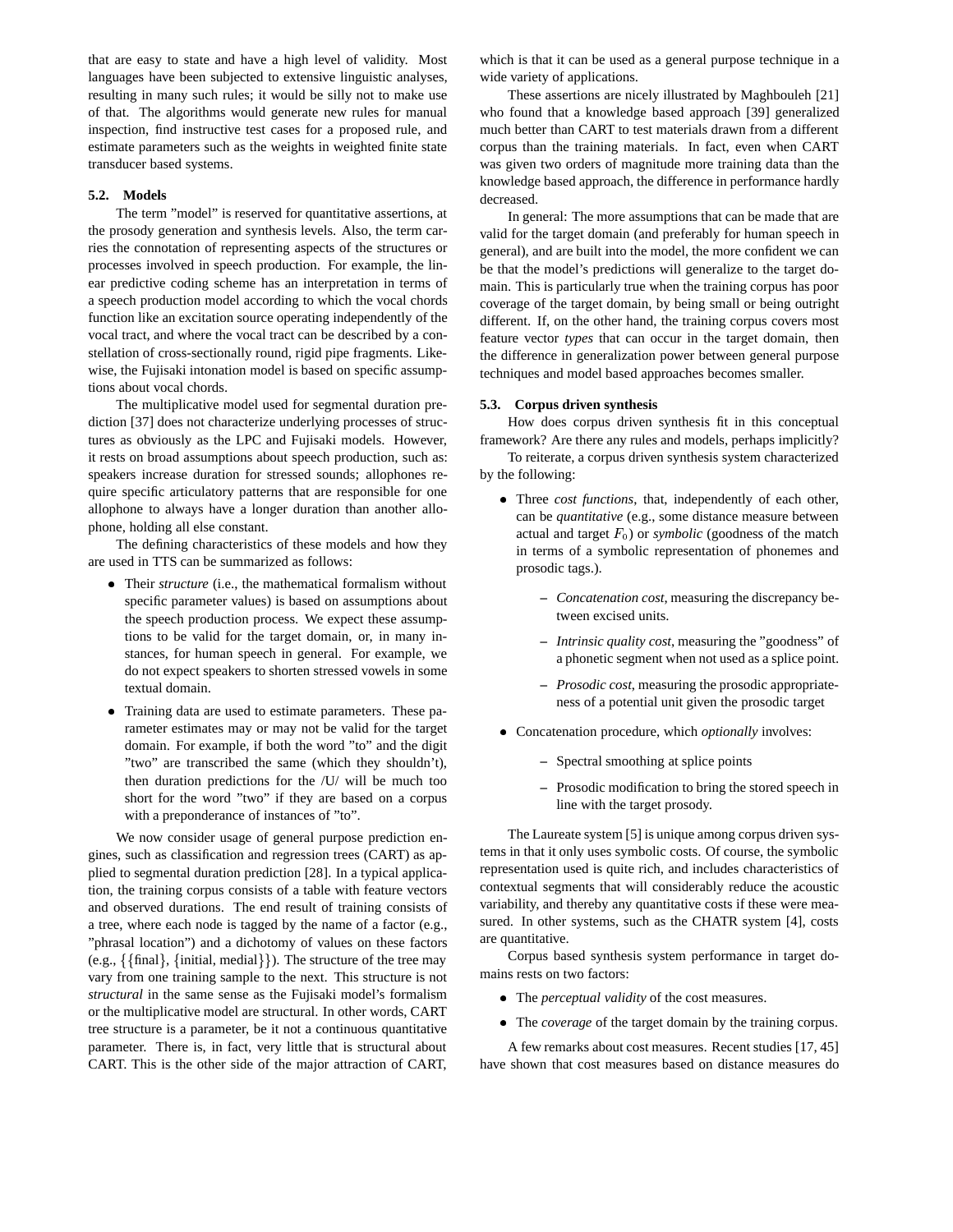not predict perceptual quality accurately, although some measures are definitely superior to others. Some informal experiments by the first author (with Albert Febrer of the Universitat Politecnica de Catalunya) suggested that listeners are surprisingly indifferent to large acoustic distances, e.g. as measured in formant space. In summary, we are currently still ignorant about how to measure acoustic costs.

However, there are scenarios where acoustic cost measures can be valid, basically because they are trivial. For example, the acoustic cost measure that assigns a value of 0 to two acoustic units whenever their splice point involves a voiceless stop closure or a pause, and 1 otherwise, will almost certainly produce smooth speech. The catch is, of course, that the odds that arbitrary input sentences can be generated using only such units is astronomically small, unless the training corpus is quite large relative to the domain [41].

A further complication is created for systems that do not perform prosodic modification of the stored speech. First, it makes it that much harder to find acoustic units because these units must have low prosodic costs in addition to low concatenation and intrinsic quality costs. Second, we are not aware of any studies measuring the perceptual validity of prosodic cost measures. This is likely to be complicated because of the importance of temporal factors. It has been shown that slight changes in alignment of the  $F_0$  contour with the segmental boundaries can change intonational meaning [18, 8, 2]. This means that simple measures based on the frame-by-frame differences between target and stored original  $F_0$  contour are probably inadequate. Of course, if these differences are vanishingly small we can be assured that the target contour is faithfully matched by the stored contour. But if the differences are not vanishingly small, then, similarly to the other costs measures, we basically have no idea what the measured distance reflects in perceptual terms.

## **6. SOME PROPOSALS**

We discuss here some possible solutions that we consider promising.

#### **6.1. Text analysis**

Input text is often heterogeneous in the sense that it contains distinct regions. For example, an email message contains a header, a signature block, embedded messages, or tables. And regular newspaper text contains headings, tables, acronyms, and digit sequences. We propose an approach in which input would first be classified into distinct regions and then is processed in parallel. This approach contrasts with the more traditional approaches that have great difficulty parsing input such as "His email address is dd@algorithm.com", because they attempt to apply the same algorithms as are applied to regular text. For example, the dot may be inferred to be an end of sentence. We claim that a better approach would be to first recognize email addresses and than apply analyses optimized for email addresses.

Another example would be a table. Again, raw ascii tables tend to be incomprehensible when processed by a standard TTS system. However, if we have a table recognizer then the problem of how to speechify a table becomes much easier.

In addition, we think that it is plausible that machine learning algorithms may have an easier time with homogeneous text than with text that is an amalgam of different types.

## **6.2. Prosody generation**

*Preserving micro-details* and *modifying natural*  $F_0$  *contours.* Natural  $F_0$  contours are not smooth at a microscopic level. That is, we may observe a single-peaked rise-fall-rise pattern that looks smooth, the first derivative of this pattern is far from smooth. An obvious example if formed by *creaking*, in which pitch periods double in length. Such irregularities pose a serious challenge for prosodic signal modification techniques. Of course, one could eliminate creaky regions from the training corpus, but creaking is in fact an important prosodic cue that would enhance perceived naturalness.

The problems faced by prosodic modification techniques would be lessened if it were possible to decompose the natural  $F_0$  contour into an underlying smooth contour and a "residuals" contour that contains the local irregularities. During synthesis, the target contour would replace the smooth natural contour, and the same time warping operations would be applied to the spectral representation and the residuals contour, thereby guaranteeing that the latter two are kept in sync.

*Beyond*  $F_0$  *and timing (i)* There is substantial evidence that prosody involves more than timing and  $F_0$  [29], and also involves spectral balance or tilt, and formant values [6]. This means that the prosody module has to also provide target contours for these features.

### **6.3. Synthesis**

*Prosodic signal modifications:*  $F_0$ *, timing, and more* Current waveform-based synthesis methods do not have have problems making relatively small modifications of timing and  $F_0$  in recorded segments, by using techniques like PSOLA [7] or sinusoidal modeling [20, 32]. The reason these techniques work well is that they are able to modify signals along two independent "perceptual dimensions" (time duration and fundamental frequency), while leaving almost all other detailed characteristics of the signal intact. This is in stark contrast to techniques like formant synthesis or pulse-excited LPC, which first assume an extremely constrained model of the speech signal as a whole, having many fewer parameters than the speech itself (i.e., a small number of resonances excited by a periodic pulse train). The "synthetic" character of formant- or LPC-coded speech arises because there are fine, quasi-random details of the signal that are not described by the model. In contrast, the waveform modification technique assumes a much less constraining model - essentially only that speech consists of a set of pulses that are spaced at multiples of  $1/F_0$  from each other and vary slowly from one to the next. The "parameters" of this model are the waveform samples themselves, but critically, there is still some degree of *control* of the perceptually-relevant dimensions of the signal.

We believe there is much to be gained by extending this paradigm beyond small adjustments of  $F_0$  and duration, to allow for modification of broad spectral characteristics as well. For example, a powerful extension would be a technique that allows formant trajectories in recorded speech to be altered, while still maintaining other detailed characteristics (e.g., the breathiness of a soft female voice). In [46], we propose a spectral modification technique that can accomplish very high-quality modification of spectral shape, by describing the difference between original and target spectra by a combination of a frequency warp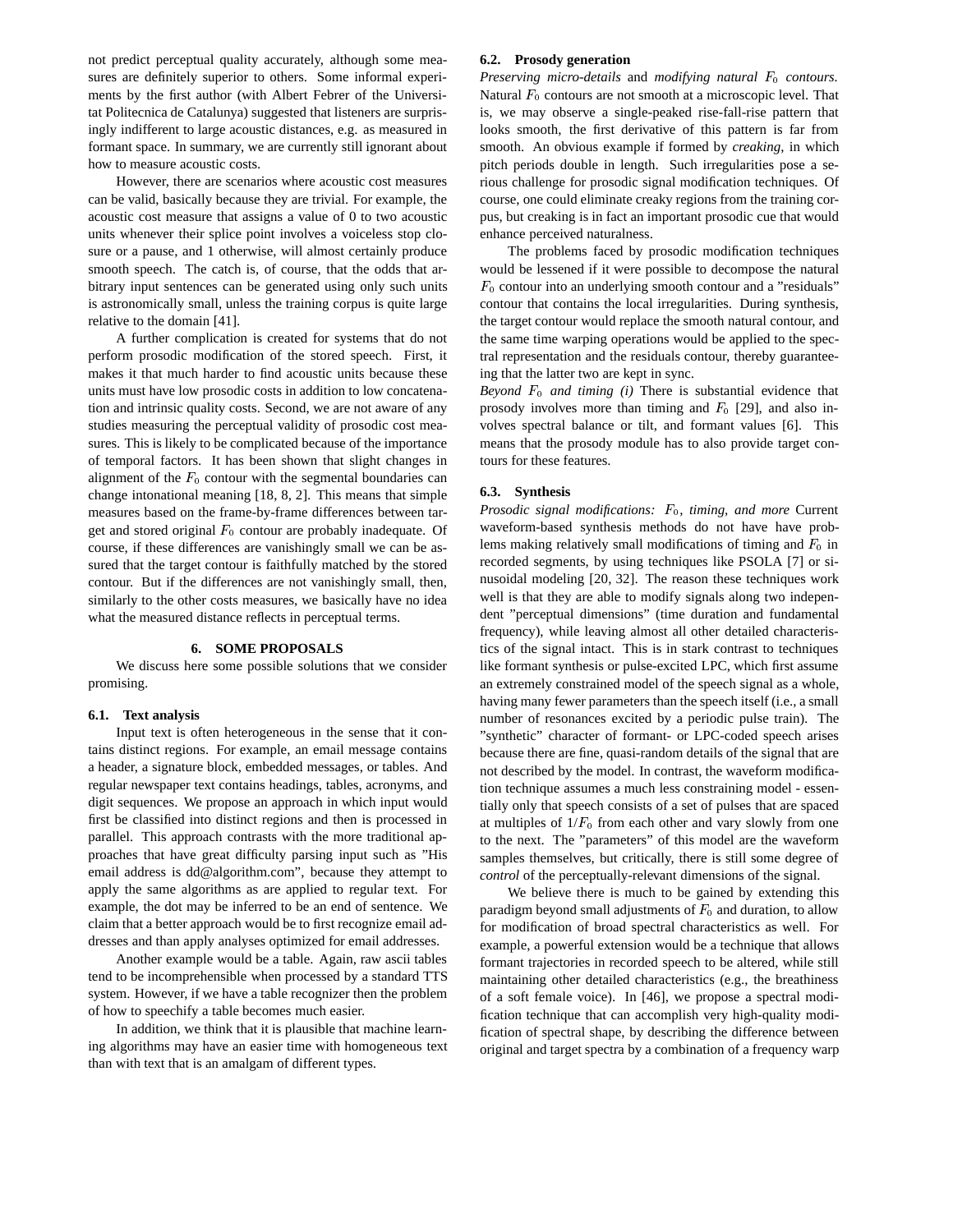and gain equalization, and preserving spectral detail while modifying broad-scale characteristics. By using this technique as a platform, we hope to allow many of the kinds of control strategies long-used in formant synthesis (e.g., modeling vowel reduction by a formant "target undershoot" model [Lindblom63]) to carry over into the realm of concatenative synthesis. This can potentially allow concatenative databases to be much smaller, since vowel reduction and other allophonic variations could be modeled as transformations of other units, instead of being exhaustively recorded. A second application of this approach is to represent the interaction of modifications of  $F_0$  with spectral envelope (vocal tract) changes [16].

By modeling certain acoustic effects as *transformations* of recorded speech data, we can more efficiently cover the space of sounds that humans make in producing speech, without assuming an overly-simplistic model.

#### **6.4. Tools**

*Automatic segmentation and labeling* One of the challenges of corpus based approaches is that they require a large corpus to be segmented and labeled. This puts a premium on the development of high-accuracy automated methods. Recently, significant progress has been made with automatic segmentation [15, 44], and we would not be surprised if certain types of speech materials can be processed entirely automatically in the near future.

*Acoustic cost* As discussed earlier, acoustic cost measures are critical for the success of corpus based methods, because the acoustic units are too large in number for any type of off-line inspection or quality control. We propose that systematic perceptual experiments are required to find out which distance measures are optimal. More specifically, we suggest that parameterized families of measures are used that also incorporate the dynamics of the speech signal, and that different measures may be required for different classes of phonemes.

#### **7. CONCLUSION**

Speech synthesis is not a solved problem. In fact, as we observe the historical development that started with brave attempts to directly model human speech generation and that now has reached a point that is remarkably close to simple word and phrase splicing, one may wonder what the nature of the progress has been. Yet, there is no doubt that the best synthesis systems sound much better than 10 years ago, in particular those systems that apply corpus based approaches to narrow domains.

The key challenge faces by the latter group of systems is cost effectiveness – can one build such a system with fewer resources than a word and phrase splicing based system at a comparable quality level?

We conjecture that the answer to the latter question is not certain, and is probably mixed – affirmative for certain domains and negative for others.

The general opinion expressed in this paper is that over the years many useful tools and insights have been produced. But because they have been produced in the contexts of different traditions and disciplines, not enough attention has been paid to eclectic approaches that make use of any good tool, regardless of its philosophical or historical baggage.

At the same time, obviously far more tools and insights are needed. Most importantly, we believe that a key challenge lies in designing architectures that combine these assets, and that allow data, models, and rules to play the roles they are best suited for.

#### **REFERENCES**

- [1] Allen, J., Hunnicut, S., and Klatt, D. *From text to speech: The MITalk System*. Cambridge University Press, Cambridge, U.K., 1987.
- [2] Arvaniti, A., Ladd, D., and Mennen, I. Stability of tonal alignment: the case of Greek prenuclear accents. *Journal of Phonetics 26* 1998, 3–25.
- [3] Bickley, C. A., Stevens, K., and Williams, D. A framework for synthesis of segments based on pseudoarticulatory parameters. In *Progress in speech synthesis*, J. van Santen, R. Sproat, J. Olive, and J. Hirschberg, Eds. Springer, 1996, pp. 211–220.
- [4] Black, A., and Taylor, P. CHATR: a generic speech synthesis system. In *Proc. COLING94* (1994), pp. 983–986.
- [5] Breen, A., and Jackson, P. Non-uniform unit selection and the similarity metric within BT's Laureate TTS system. In *Third ESCAWorkshop on speech synthesis* (Jenolan Caves, Australia, 1998).
- [6] Caspers, J. *Pitch movements under time pressure*. PhD thesis, Leiden University, 1994.
- [7] Charpentier, F., and Moulines, E. Pitch-synchronous waveform processing techniques for text-to-speech synthesis using diphones. In *Proc. of Eurospeech-89* (Paris, 1989), pp. 13–19.
- [8] d'Imperio, M., and House, D. Perception of questions and statements in Neapolitan Italian. In *Proceedings of the Fifth European Conference on Speech Communication and Technology* (Rhodes, September 1997).
- [9] Dudley, H. The vocoder. *Bell Labs Rec. 17* 1939, 122–126.
- [10] Dusterhoff, K., and Black, A. Generating f0 contours for speech synthesis using the Tilt intonation theory. In *Proceedings ESCA Tutorial and Research Workshop on Intonation: Theory, Models and Applications* (Athens, September 1997).
- [11] Edwards, J., and Beckman, M. E. Articulatory timing and the prosodic interpretation of syllable duration. *Phonetica 45* 1988, 156–174.
- [12] Flanagan, J. L. *Speech analysis, synthesis and perception*, vol. 3 of *Kommunikation und Kybernetik in Einzeldarstellungen*. Springer, Berlin, 1972. 2. erw. Aufl.; 1. Aufl. 1965.
- [13] Fujisaki, H. Dynamic characteristics of voice fundamental frequency in speech and singing. In *The production of speech*, P. F. MacNeilage, Ed. Springer, New York, 1983, pp. 39–55.
- [14] Hertz, S. The Delta programming language: an integrated approach to nonlinear phonology, phonetics, and speech synthesis. In *Papers in Laboratory Phonology I: Between the Grammar and Physics of Speech*, K. J. and M. E. B. M.E., Eds. Cambridge: Cambridge University Press, 1990, pp. 215–257.